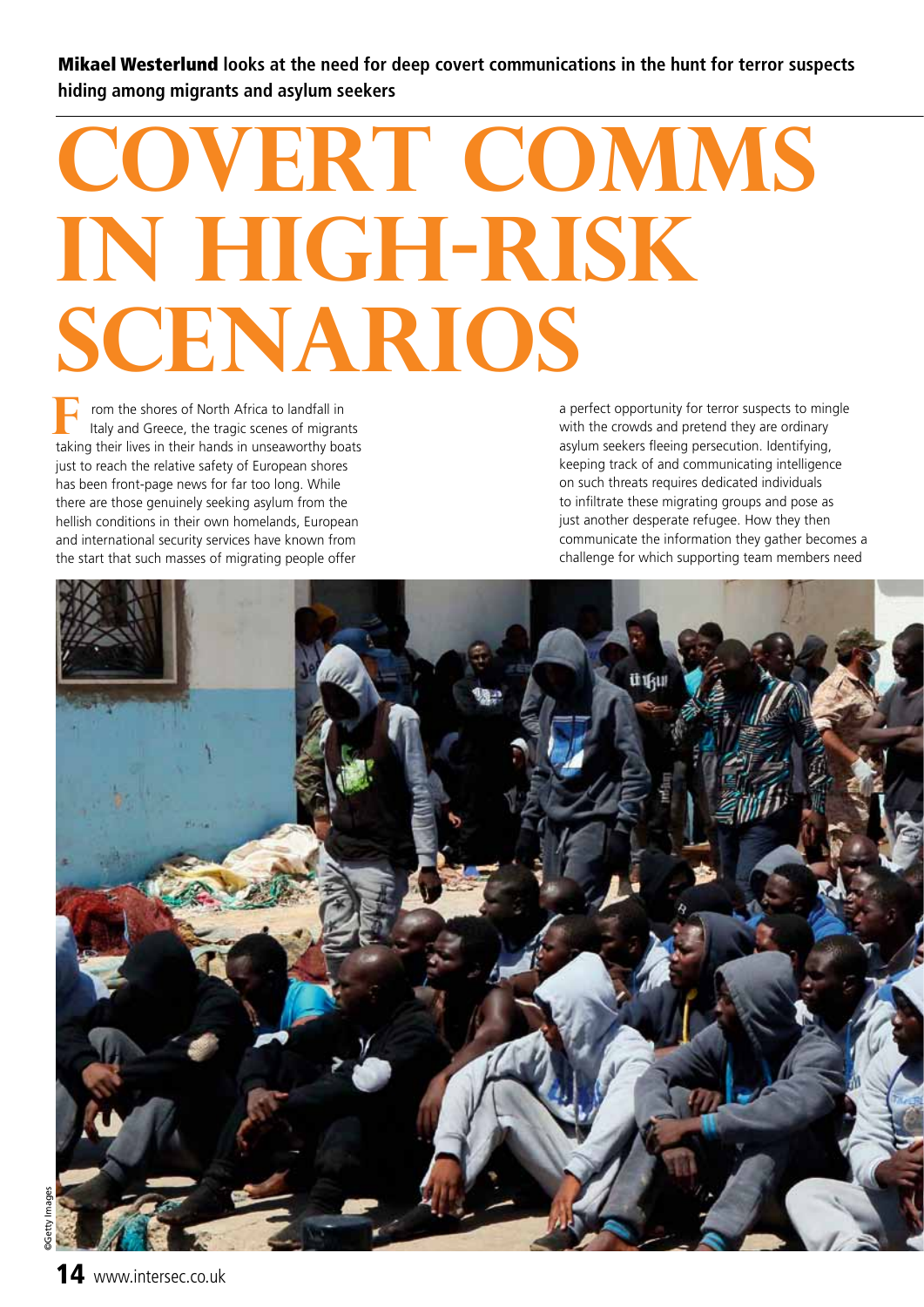to be in place and properly equipped with the right comms tech to make any such mission successful.

Any market that has a surveillance requirement for teams to observe a certain person or groups and, while doing so, communicate regularly to a central HQ or control about immediate actions that need to be taken will require an effective covert team communications solution set. A narcotics team – as part of a police force keeping a drug dealer under surveillance – would be a typical scenario where deep covert communications of the kind that a team keeping watch over the flow of immigrants through Europe would also need to consider. Such teams typically comprise between three and five operatives or agents. Some might need to be in close using as little kit as possible other than, perhaps, a normal-looking mobile phone. Other members of the three to five man team might be close by on foot, or in cars. Whatever the setup determined to be appropriate for a given scenario, the agents will need to be in continuous communication and because each member of the team can't follow a suspect the whole time they might need to anticipate where the suspect is headed and send different team members

*Migrants, such as these ones rescued off the coast of Libya, provide an ideal cover for insurgent attackers*



to that location in a system of repeated changeovers. This constant, on-the-move type of operation makes continuous communications essential, which is where deep covert communications solutions and accessories can be employed to deliver regular updates about movement, action and what's happening on the ground.

Wearing any kind of communications device, no matter how unobtrusive, presents a risk that in some scenarios is too high to consider safe, such as when an agent infiltrates a sleeper cell or moves within a group of refugees in a permanent or temporary camp. Such an inserted agent might simply rely on a normal smart phone, while his/her colleagues, unseen beyond the group, will each be equipped with a deep covert system. They keep surveillance up from a safe distance and then locate their colleague infiltrator through his smart phone, even being able to take silent control of the device using an app. They can then listen to his conversation through the microphone, (but without being able to talk to him), and even be able to switch on the video without an indicator light showing.

These undercover agents around the inside man need to be coordinated through communication so that they can remain close to the target group, in turn giving the infiltrator a sense of security. Even in an urban counter-terror (CT) scenario, such as those that and which so this says: such as those that unfolded earlier this year in Brussels, the CT team observing the apartment of a sleeper cell can benefit from the use of deep covert devices. Earpieces, communications loop-type products, some disguised as ordinary everyday devices, can connect to cell phones or radios to pass real-time information back to control – observing and communicating all the time, these operatives will appear to be more 'civilians' just hanging around.

One growing problem is that terror groups are becoming as sophisticated in their communications and IT skills as many of the agencies trying to scupper their efforts and destroy their networks. They are trying to stay one step ahead of the security services, which in turn are trying to stay one step ahead of them. Teams on the ground tasked with identifying terror suspects from within a large group of migrating people, need to be aware that any such suspects will know that they are likely to be among them and looking for them. Such suspects may themselves be equipped and prepared technologically with readily available smart phones and sniffer apps and other means of 'watching' for signs of those watching them.

The case for a migrant scenario will include deep covert communications equipment, devices and accessories not dissimilar to those needed in already tried and tested security and policing situations. These might include the likes of the Clarity LTE range from Savox Communications, a new covert accessory set that can handle the dual role of simplex and